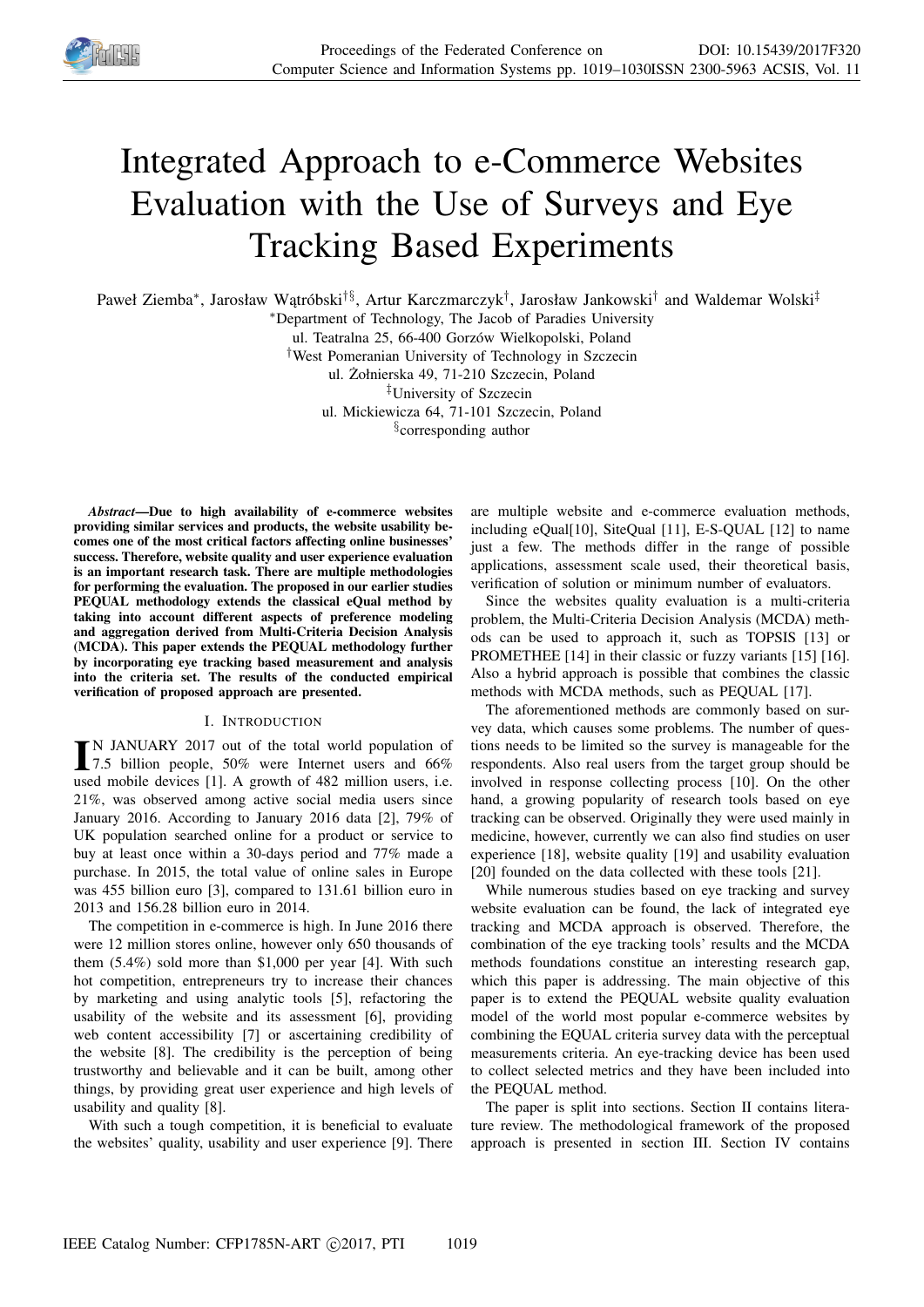empirical study results. The conclusions and future directions are outlined in section V.

#### II. LITERATURE REVIEW

#### *A. Website Quality, Usability and User Experience*

It has been noted in [32] and [33] that the focus time span of the average human is eight seconds. Therefore, the websites' designers must create the websites in a manner that the user will be able to find all sought data easily within this time. In other terms, the website needs to be characterized by high levels of quality, usability and user experience.

As noted in [34], the quality and usability are terms related to each other. The ISO 9241-11:1998 standard [35] defines usability as the "extent to which a product can be used by specified users to achieve specified goals with effectiveness, efficiency and satisfaction in a specified context of use", and the ISO 25010:2011 standard [36] defines it as "the ability of software to be in intelligible, easy to learn and use as well as attractive to the user in specified circumstances".

The authors of [9] point out that it is beneficial to evaluate the quality, usability and user experience of a website. It is especially important, considered the systems' usability changes over time, depending among other things on the user preferences or software and hardware evolution [34].

The authors of [37] grouped the usability evaluation methods into five groups: user testing, inspection methods, inquiry methods, analytical modeling and simulation methods. The website quality evaluation methods, on the other hand, can be split into three groups [38]: expert evaluation, user traces analysis, interviews and surveys.

#### *B. Classic Website Evaluation Methods*

The methods employed in websites evaluation differ in the type, quantity and structure of criteria used. However, they often follow the same procedure, where initially the users' thoughts are obtained by surveys or questionnaires, and later the responses are put on a Likert scale. The actual degree of the scale depends on the method.

The Ahn method utilizes the Technology Acceptance Model (TAM) provided by Davis [39]. It can be used for evaluation of e-banking and e-commerce. It utilizes 54 criteria with assessment scale of 1-7. Consistency reliability of the questionnaires is performed [40]. The SiteQual method [41] is based on the set of 28 criteria, each assessed in the scale of 1-9. It utilizes the SERVQUAL service quality instrument [42] and information quality criteria to allow B2C websites quality evaluation [11]. The E-S-QUAL [12] and E-RecS-Qual methods evolved from the SERVQUAL technique and can be utilized for the evaluation of e-banking and e-commerce. They are based on two sets of 22 and 11 criteria assessed in the scale of 1-5 [43]. The Website Attribute Evaluation System (WAES) method [44] is intended for surveying office and organization sites. It is an expert evaluation method of examining the website quality. The Website Evaluation Questionnaire (WEQ) [45] is a research-tool developed for informational websites evaluation. It uses 18 criteria and additional 8 negative criteria

for verification. Web Portal Site Quality (WPSQ) method [46] provides means to evaluate information portals, and the obtained solution is then verified by a set of complex reliability tests. The Website Quality Model (WQM) method [47] uses the Kano quality model, in which there are three levels of clients' desires: essential, execution and energizing.

Last, but not least, one of the most popular websites evaluation methods is the eQual method [10]. It has been successfully used for the evaluation of e-commerce, e-government, university websites and WAP websites. It uses 22 criteria divided into Usability, Information Quality and Service Interaction quality groups. The Usability group is further divided into Usability and Design subcategories, and the Service Interaction quality group is further divided into Trust and Empathy subcategories.

#### *C. Eye Tracking Devices in Website Evaluation*

As it was pointed out, the original area of the eye tracking (ET) usage has been significantly expanded with new research areas. The usability testing and user experience (UX) is one of the current, dynamically developing environments. UX is a concept related to usability and it is defined as "a momentary, primarily evaluative feeling (good-bad) while interacting with a product or service" [48]. Literature review provides a broad overview of the use of ET in these fields. In categorizing this area, two groups of the eye tracking applications can be identified in the usability research:

- ET based usability studies,
- ET + surveys based approaches.

The fundamental difference between these groups is that group II includes usability evaluation surveys either before or after the ET study, and in the case of group I, the usability assessment is based only on measurable factors, such as AOI [18], TFF, FBT [22], visits and revisits [19] or the time required to complete a given task [31]. The cited works describe the indicated measures in detail.

When analyzing the first group (see Table I), it can be observed that in many works, even the ET perceptual measurements alone are indicated as an effective tool of website evaluation. It is worth pointing out that the practical areas of the research cover various practical areas of commercial websites, such as e-commerce [18], social commerce [23], online booking [30] or tourism [24]. The principal limitation of these studies is, however, a relatively narrow focus of each of them on the selected measurement aspects, e.g. in [23] the impact of the price level, position and the presentation of the product by a famous person on the fixation time on the website and on the price is analyzed, while in [22] location typicality and efficiency in finding target web objects on the homepages was analyzed.

In the case of the second group,  $ET +$  surveys based approaches (see Table II), the vast majority of the analyzed works is oriented towards a wider usability or UX of the analyzed web pages. Thus, the introduction of the survey data into the final assessment extends the scope of the evaluation process.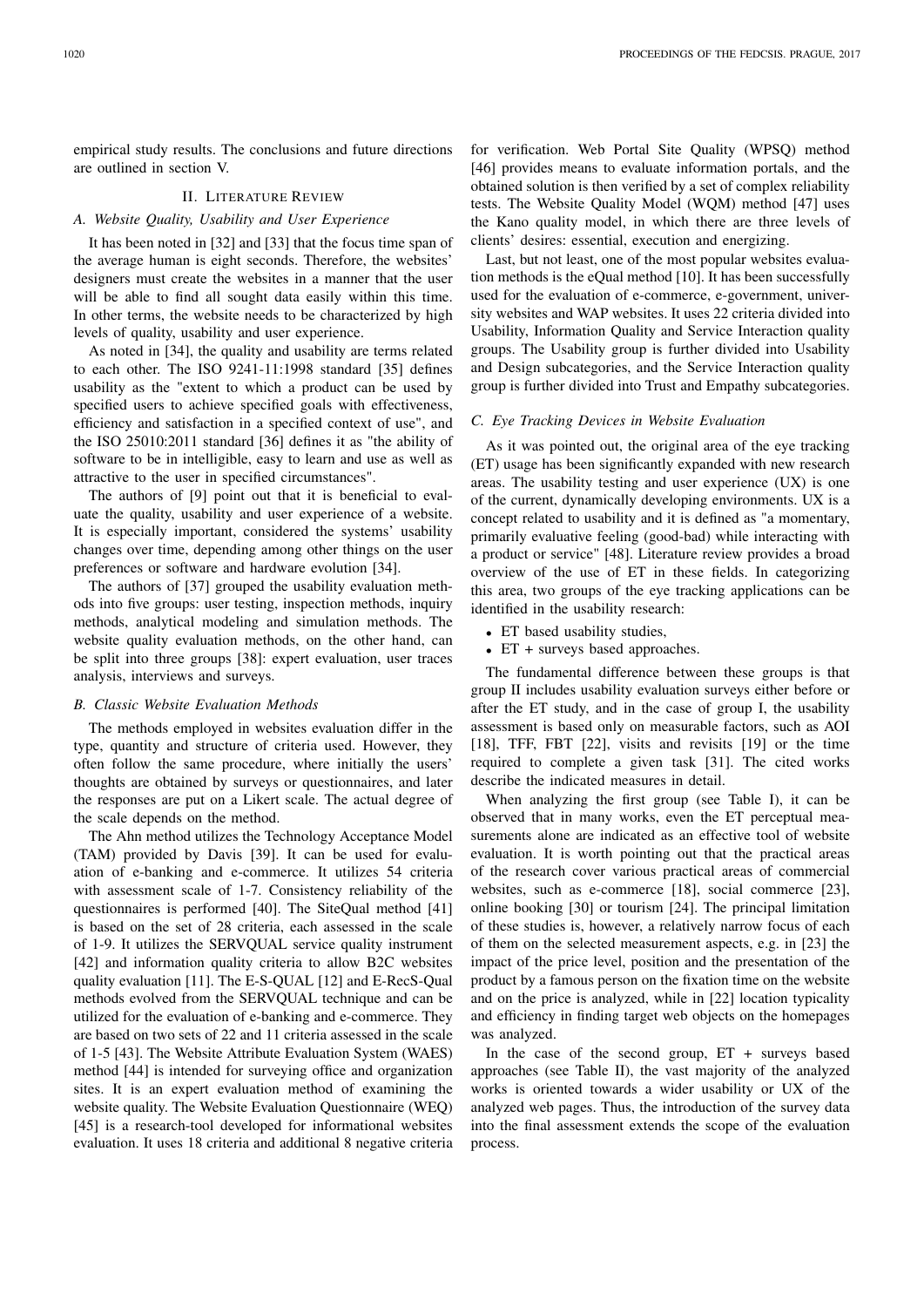| Ref.   | <b>Application</b>                                            | <b>Users</b> | Aim of the research                                                                                                                                                           | Data analysis methods and results                                                                                                                                                                                                                                                                                                            | Criteria       |                                                                                                                                              |  |
|--------|---------------------------------------------------------------|--------------|-------------------------------------------------------------------------------------------------------------------------------------------------------------------------------|----------------------------------------------------------------------------------------------------------------------------------------------------------------------------------------------------------------------------------------------------------------------------------------------------------------------------------------------|----------------|----------------------------------------------------------------------------------------------------------------------------------------------|--|
| $[18]$ | e-commerce<br>websites                                        | 21           | Study how the site interface affects the<br>end user recommendation process.                                                                                                  | Comparison of fixation times for selected AOIs<br>for different structures and fixation times on<br>products. ANOVA analysis was used. The total<br>number of users who selected any product was<br>compared to how many users selected the<br>product in each interface, and from which AOI<br>the highest number of products was selected. | 3              | number of<br>users who<br>chose a<br>product.<br>average number<br>of products,<br>percentage of<br>products<br>chosen in each<br><b>AOI</b> |  |
| $[22]$ | online shops,<br>online<br>newspapers,<br>company<br>webpages | 40           | To examine the relation between location<br>typicality and efficiency in finding target<br>web objects on the homepages                                                       | Analysis of location typicality, time to first<br>fixation (TFF) and fixations before target<br>(FBT) using Wilcoxon signed-rank tests                                                                                                                                                                                                       | 2              | TFF, FBT                                                                                                                                     |  |
| $[23]$ | social<br>commerce                                            | 34           | Analysis of the impact of the price level<br>and position, and the presentation of the<br>product by a famous person to the fixation<br>time on the website and on the price. | Statistical tests for the time of fixations on the<br>page and price, and gender comparison.                                                                                                                                                                                                                                                 | $\overline{c}$ | fixation time<br>on the page,<br>fixation time<br>on the price                                                                               |  |
| $[20]$ | mobile phone<br>manufacturers'<br>websites                    | 17           | Website usability analysis.                                                                                                                                                   | ANOVA statistical analysis with the exception<br>of response time that was tested with Chi2                                                                                                                                                                                                                                                  | 5              | fixation times,<br>count, response<br>time, time of<br>task<br>completion,<br>spatial density<br>of fixations                                |  |
| $[24]$ | eTourism 2.0                                                  | 60           | Hypotheses analysis what kind of<br>advertising is more effective.                                                                                                            | Statistical analysis, t test. Three separate<br>covariance analyses (ANCOVAs) were<br>computed, with gender, expert level and type<br>of advertisement as independent variables and<br>age as metric covariate.                                                                                                                              | 3              | time to first<br>fixation.<br>fixation<br>duration.<br>fixations before                                                                      |  |
| $[25]$ | e-commerce                                                    | 42           | Examination how the website's<br>complexity affects the user's attention and<br>behavior, considering different cognitive<br>loads.                                           | ANOVA analysis was used to measure website<br>complexity.                                                                                                                                                                                                                                                                                    | $\overline{3}$ | time to first<br>fixation.<br>fixation<br>duration, total<br>time                                                                            |  |
| $[26]$ | clinical<br>guidelines on<br>the Web                          | 14           | Study of the usefulness of the sites<br>containing medical guidelines for doctors.                                                                                            | Comparison of the task success evaluation to<br>the user experience. Overall performance of<br>the websites was calculated with the geometric<br>mean of the task execution time.                                                                                                                                                            | $\overline{4}$ |                                                                                                                                              |  |

TABLE I EYE TRACKING USAGE IN WEBSITES EVALUATION

Additionally, it should be noted that the surveys evaluations in the second group are often based on the methodological patterns from the AHN or eQual group of methods (see subsection II-B). These works have, contrarily to the ones from the first group, a broad domain scope and include the assessment of usability in the e-commerce [27], online banking [28], e-government [29] or online booking systems [30].

When analyzing the methodological aspects of the works contained in Table I and II, one should note the dominant role of the research with strong sociological rigor (oriented on the verification of the selected statistical hypotheses), and as a consequence, their methodological side is based on the statistical analysis elements, such as statistical tests or ANOVA analyzes. However, the statistical analysis techniques (correlation [27], covariance of variables [24] or ANOVA [25]) remain the basic research tool. Also in the case of the second group, the sociological cognitive tone of research remains dominant.

### *D. MCDA Website Evaluation Methods*

Apart from the evaluation methods mentioned above, during the literature review, endeavors at utilizing the MCDA techniques for websites' assessment can be found. The MCDA approach is justified, since the evaluation of websites is a multi-criteria problem, in which multiple dimensions and measurements need to be considered [49]. For example, Chmielarz broadly utilizes scoring method to assess an extensive variety of business oriented websites [50], [51], [52]. Lee and Kozar applied the AHP method to evaluate e-tourist and e-commerce websites [53]. Sun and Lin used the fuzzy TOPSIS method to evaluate e-commerce websites [15]. Del Vasto-Terrientes et al. used the ELECTRE-III-H method on traveler websites [54]. Furthermore, hybrids of different MCDA techniques can be used [16], [55], [56].

The literature review demonstrates that the majority of the MCDA use surveys to collect data for the evaluations. The weights of the criteria are commonly compared pairwise and AHP technique is used. While most of the methods use a predetermined set of criteria, some papers used theoretical bases identifying the need for presenting both specific quality measures and criteria [54], [55].

The application of the MCDA methods to the websites' evaluation problems has a greater potential than just constructing a ranking. This can be illustrated by a model of a decision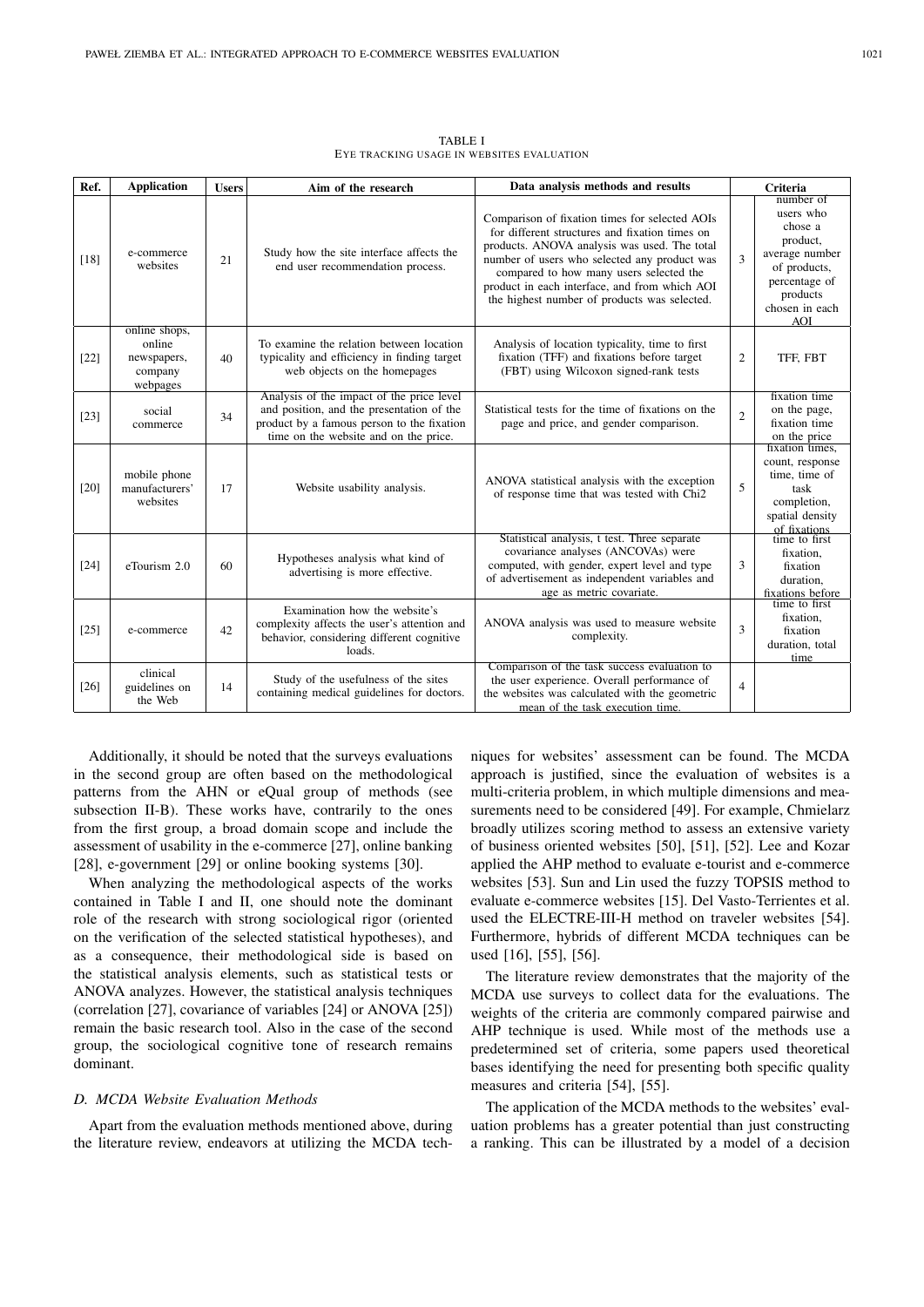TABLE II EYE TRACKING COMBINED WITH SURVEYS USAGE IN WEBSITES EVALUATION

| Ref.   | <b>Application</b>                                       | <b>Users</b> | Aim of the research                                                                                                                                                        | Data analysis methods and results                                                                                                                                                                                                                                                                                                                                                    | Criteria       |                                                                   |  |
|--------|----------------------------------------------------------|--------------|----------------------------------------------------------------------------------------------------------------------------------------------------------------------------|--------------------------------------------------------------------------------------------------------------------------------------------------------------------------------------------------------------------------------------------------------------------------------------------------------------------------------------------------------------------------------------|----------------|-------------------------------------------------------------------|--|
| $[27]$ | e-commerce,<br>B2B                                       | 25           | Study of the difference in perception of<br>B2B sites by different cultural groups.                                                                                        | Calculation of the correlation, to what extend<br>each of the 7 criteria affect the attractiveness<br>of the pages and comparison of two cultural<br>groups.                                                                                                                                                                                                                         | $\overline{7}$ |                                                                   |  |
| $[28]$ | online banking                                           | 10           | Usability study of the electronic banking<br>login interface.                                                                                                              | The results consisted of comparison of the<br>numerical data (criteria) obtained during the<br>study and heat maps and AOI trajectory maps.<br>Data obtained during the interview was<br>analyzed.                                                                                                                                                                                   | 3              | time to first<br>fixation.<br>fixation<br>duration, total<br>time |  |
| [19]   | e-commerce                                               | 38           | Study of the impact of the presence of a<br>human brand element on the quality of<br>online shopping decisions                                                             | ANOVA statistical analysis.                                                                                                                                                                                                                                                                                                                                                          | $\overline{4}$ | viewers, first<br>view, watched<br>time, revisits                 |  |
| [9]    | websites of<br>mobile service<br>providers<br>(telecoms) | 44           | Comparative evaluation of user experience<br>(UX) and usability.                                                                                                           | Basic statistics. Comparison of the obtained<br>results of each criterion for each page (min,<br>max mean, median). For each value: job<br>completion time, time and count of fixations<br>since first click, time to find the target, number<br>of pages viewed during task execution.                                                                                              | 3              |                                                                   |  |
| $[29]$ | e-government<br>websites                                 | $\mathbf Q$  | Study of usefulness of e-government<br>websites.                                                                                                                           | Basic statistics of the experiment and<br>comparison of the results from the eye tracker<br>with the results from the survey after the<br>experiment.                                                                                                                                                                                                                                | $\mathbf{3}$   | task completion<br>time, fixation<br>duration,<br>fixations count |  |
| [30]   | online hotel<br>booking<br>websites                      | 16<br>valid  | The purpose of the study was to analyze<br>the impact of images and the size of<br>selection sets on the decision-making<br>process of hotel reservations online.          | Based on the data collected in a combined<br>(eye tracking and surveys) experiment,<br>hypotheses were statistically confirmed by<br>comparing the time and number of fixations.                                                                                                                                                                                                     | 3              | task completion<br>time, fixation<br>duration.<br>fixations count |  |
| $[31]$ | e-commerce,<br>Amazon                                    | 30           | The purpose of this study was to examine<br>the credibility of the seller and to find the<br>factors that influence the choice of<br>payment methods for online purchases. | Confirmation or denial of hypotheses using<br>statistics on the choice of payment method,<br>with each criterion. Data analysis methods: -<br>ANOVA for price and sales criteria in the<br>choice of payment method. - Fixation times in<br>AOI (price, sales) in different product types. -<br>Logistic regression to identify factors<br>influencing the choice of payment method. | $\overline{2}$ | task completion<br>time, fixation<br>duration                     |  |

process defined by Guitouni [57], where exploitation and recommendation stages are important steps. On the operation stage, the analysis of the obtained solution can be performed, such as its stability examination [58], [59] or the analysis of the decision-makers' preference.

As demonstrated in [17] and [43], MCDA is an effective multi-aspect data analysis tool. However, in order to use the MCDA methodology properly, the decision support / evaluation model needs to be supplied with the complete domain data set [60], [61], [57]. The aforementioned MCDA requirements, along with the advantages of  $ET$  and  $ET$  + surveys approaches, motivate the authors' contribution to modify the approach presented in [17] and [43] and to introduce to the evaluation model the ET-based data.

### III. METHODOLOGICAL FRAMEWORK

#### *A. PEQUAL Methodological Foundations*

The website evaluation procedure presented in this paper is based on the PEQUAL methodology of website quality assessment [17]. The methodology depends on the eQual and PROMETHEE II methods. The eQual method has its foundations in Quality Function Deployment. The PROMETHEE II method is a popular MCDA method that employs pairwise comparison and outranking flows to produce a ranking of best decision variants [43].

Initially, pairwise comparison of the alternatives on particular criterion is considered. The preference of one alternative over another on a criterion  $j$  can be expressed with the usage of a preference function  $P_i(a, b)$ , where a and b belong to the A set of alternatives. For each  $a$  and  $b$ :

$$
0 \le P_j(a, b) \le 1 \tag{1}
$$

Promethee methods offer six preference functions: usual criterion, U-shape criterion, V-shape criterion, level criterion, v-shape with indifference criterion, Gaussian criterion [14]. Next, aggregated preference index of alternatives is calculated with formula (2).

$$
\begin{cases}\n\pi(a,b) = \sum_{j=1}^{k} P_j(a,b) w_j \\
\pi(b,a) = \sum_{j=1}^{k} P_j(b,a) w_j\n\end{cases}
$$
\n(2)

where  $w_i$  is the weight assigned to the j-th criterion.  $\pi(a, b) \sim 0$  implies a weak and  $\pi(a, b) \sim 1$  implies a strong global preference of a over b.

 $P_i(a, b)$ ,  $P_i(b, a)$ ,  $\pi(a, b)$  and  $\pi(b, a)$  are real numbers without units, completely independent of the scales of the criteria.

Subsequently, the obtained indices are used to calculate positive and negative outranking flows with formulae (3) and (4) [14]: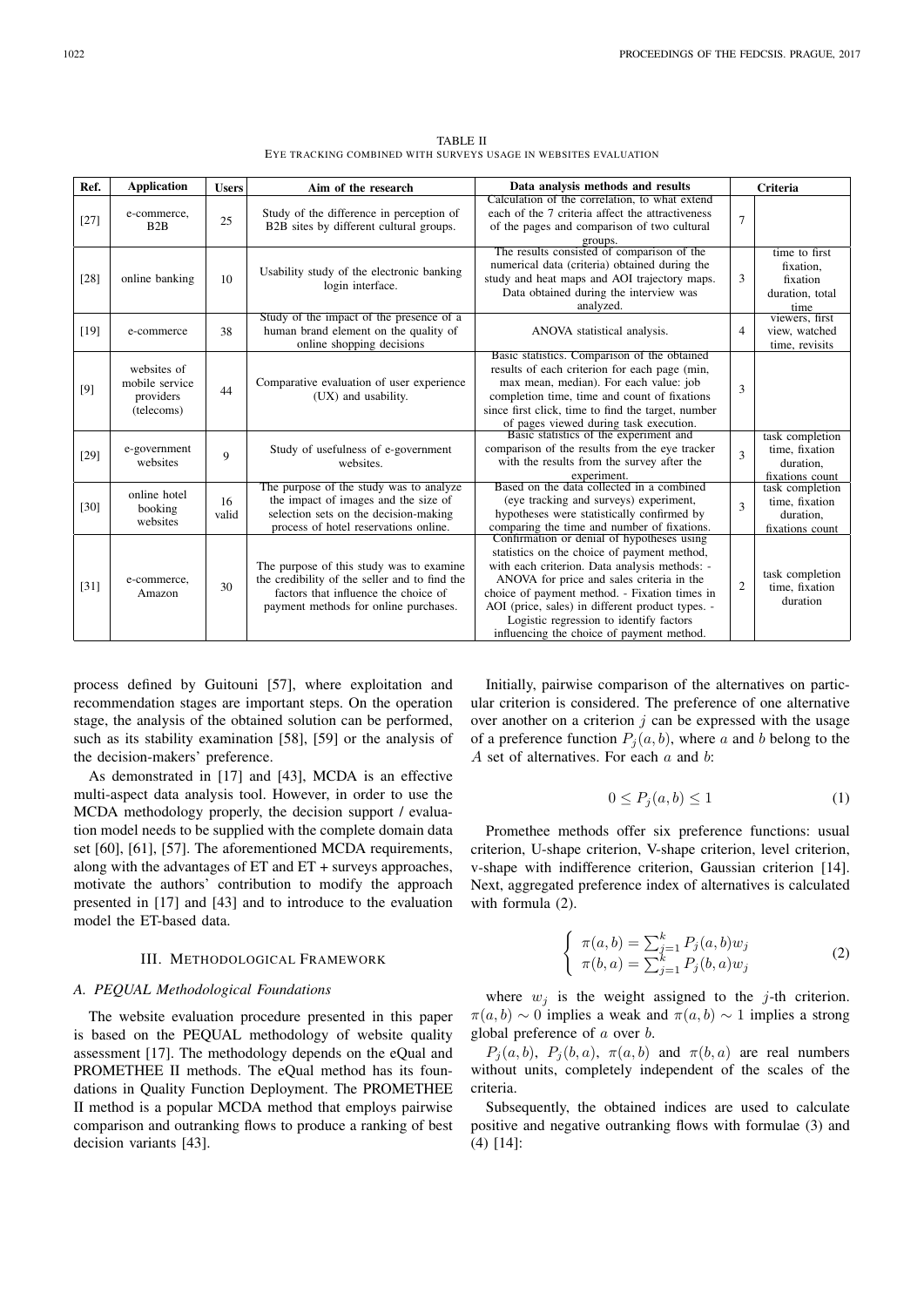$$
\phi^+(a) = \frac{1}{n-1} \sum_{x \in A} \pi(a, x) \tag{3}
$$

$$
\phi^{-}(a) = \frac{1}{n-1} \sum_{x \in A} \pi(x, a)
$$
\n(4)

The  $\phi^+(a)$  value represents how an alternative a is outranking other alternatives, whereas the  $\phi^-(a)$  value shows how the alternative is outranked by the others.

Eventually, the net outranking flow is calculated as a difference between the positive and negative outranking flows:

$$
\phi(a) = \phi^+(a) - \phi^-(a) \tag{5}
$$

In the Promethee I method, two rankings are produced, based separately on the  $\phi^+(a)$  and  $\phi^-(a)$  values. In the Promethee II method, a single ranking is created, based exclusively on the  $\phi(a)$  value.

#### *B. Modified PEQUAL Framework Gaze Data Analysis*

To perform the empirical research, at first, the survey results from [17] were combined with the data from a perceptual evaluation study. The original PEQUAL result set contained data collected from surveys from 41 users, who were experienced in online shopping.

The experiment result set was obtained from a group of 20 students, using an eye tracking device and GazePoint software. The same set of 10 websites as in [17] was studied: Alibaba, Amazon, Apple, BestBuy, eBay, Macy's, Rakuten, Staples, Target and Walmart. Three slides were prepared for each of the websites:

- home page the front page of each website, containing, among other things, a product search form and a list of categories;
- product page the main page of a single product in offer, containing a description, images and price;
- payment page one of the last steps of the purchase transaction, the page containing the payment method choice.

Each slide from the total set of 30 slides was displayed to the participants for a period of 10 seconds, with a 3 seconds pause between slides. An area of interest (AOI) was configured on each of the slides. On the ones presenting home pages, the participants were given the task to locate a piece of electronic - either smartphone or a watch. On the product page slides, the students were supposed to locate the price. Finally, on the payment page slides, they were asked to locate the "PayPal" payment method.

During the experiment, the software collected the following data:

- E1 viewers number of people who have visited the configured areas of interest (AOI);
- E2 first view  $[s]$  time elapsed in seconds before the area was noticed for the first time;
- E3 watched time [s] time spent on a given AOI, expressed in seconds;



Fig. 1. Combined criteria hierarchy

- E4 watched time  $\lceil \% \rceil$  time spent on a given AOI, expressed in percent;
- E5 revisitors the number of participants who returned to the AOI;
- E6 revisits number of revisits to the AOI.

Eventually, the obtained criteria E1-E6 were combined with the PEQUAL criteria C1-C22. The resulting criteria hierarchy is presented on Figure 1.

The results of the questionnaires from [17] and the empirical data from the experiment were used to build a performance table. Three scenarios were taken into consideration for the perceptual data. In the first scenario, the data regarding the home pages of the websites was used. In the second one, the data from the product pages was utilized. Finally, in the third scenario, the data from the payment pages was used.

The data in each of the scenarios was later aggregated using the Promethee II method and rankings were generated. In the next step, a broad graphical analysis of the received rankings was carried out with the usage of GAIA plane. In the third step, Promethee II and GAIA analysis was performed on the survey data combined with the averaged perceptual data. In the fourth step, sensitivity analysis was performed and stability of the obtained ranking was verified. In the next step, uncertainty analysis was performed. Finally, a comparison of the obtained ranking to a ranking based on the Gaussian preference function was performed. The results were compared to the ones received in the original PEQUAL method [17] on each step of the procedure. The presented approach is depicted in Figure 2.

#### IV. RESULTS

#### *A. Promethee II Based Analysis*

In the first step of the research, the averaged values from [17] were used along with the perceptual data to build a performance table for the Promethee II method. For the C1- C22 criteria, the V-shape preference function was used, with the indifference threshold q=0 and the preference threshold p=7 (maximum value in the 7-degree Likert scale used in the study), to ascertain comparability of the results received.

For the E1-E6 criteria, the V-shape preference function with indifference threshold  $q=0$  was used as well, however, since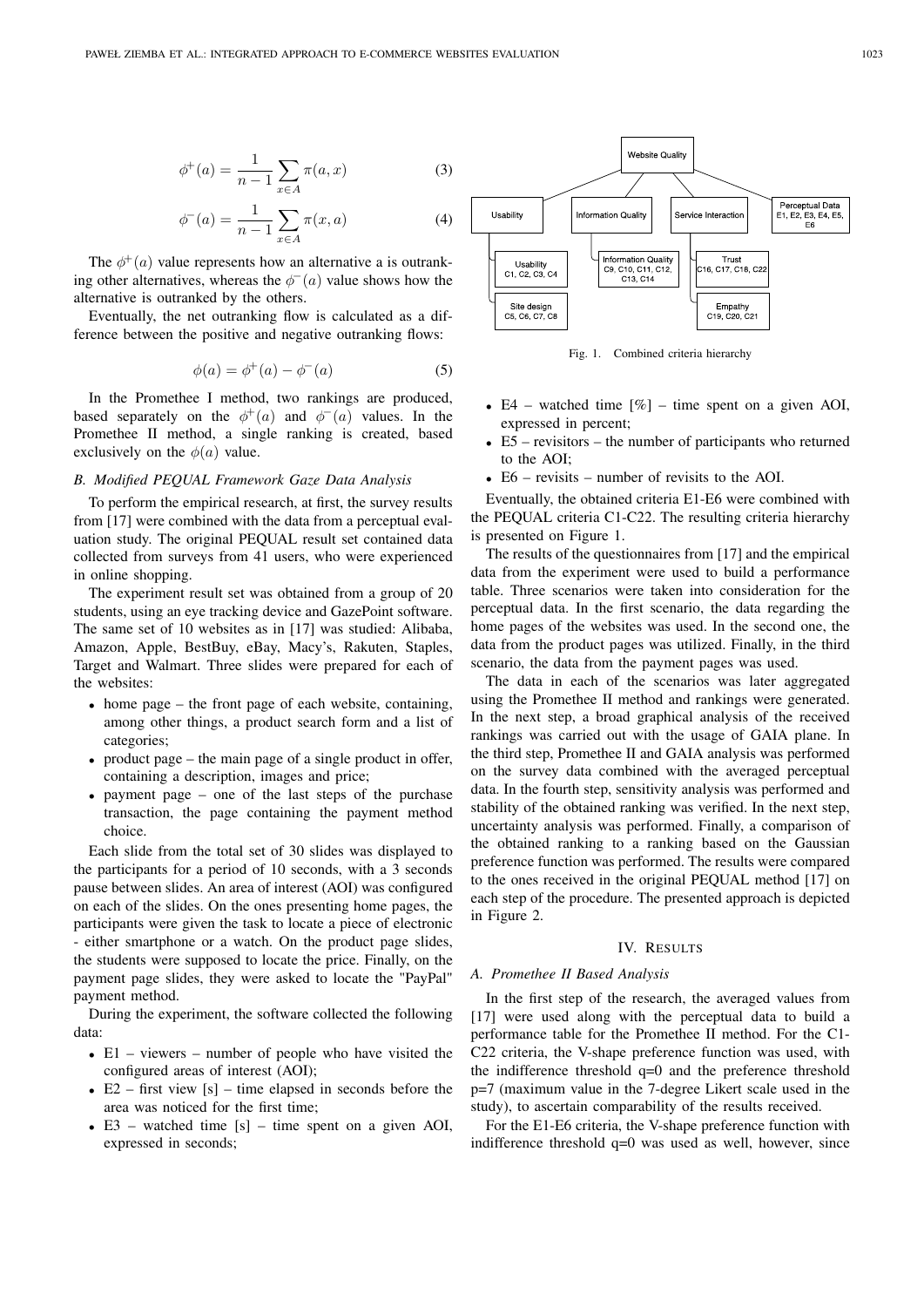

Fig. 2. Website evaluation process using PEQUAL methodology combined with perceptual evaluation criteria.

the perceptual data received is expressed in various units and scales, the preference threshold p was set for the criteria E1, E3, E4 and E5 to the maximum possible value, for the criterion E2 it was set to 5 seconds (a half of the slide display time), and for the criterion E6 it was set to 10 revisits. The preference direction for all criteria but E2 was maximized.

The weights were assigned to the criteria in a manner that the C1-C22 set of eQual survey based criteria total weight was 50% and the E1-E6 set of gaze based criteria total weight was 50%. The weights within the C1-C22 criteria set and within the E1-E6 criteria set were distributed equally, 2.27% for each C criterion and 8.34% for each E criterion. The weights distribution is presented in Table III.

For the reasons of brevity, the performance tables for scenarios 1-3 were merged into a single table. The Promethee II method was applied on each of the scenarios and the resulting rankings are presented in Table IV. The results originally obtained in [17] are presented for reference in Table V.

It can be observed that the introduction of perceptual measurements data into the analysis modified the ranking of the websites. However, the three best websites from [17] analysis, i.e. Apple, Amazon, eBay, are still in the group of the first five best websites in the combined criteria rankings. Surprisingly, the Alibaba website has dropped significantly in the new rankings, from the fourth rank to the last four ranks in the new rankings. It is visible, that the ranking varies depending on the page studied in the perceptual research. The differences might be caused by the fact that in the original study, the surveys collected opinions about the website in general. The perceptual evaluation, on the other hand, was performed on three specific pages of the website. This information can be used to find areas requiring improvement in the websites analyzed. For example, when product or payment pages are considered, Amazon receives the first rank. However, in the scenario where the users where asked to locate a piece of electronic on the home page, Amazon ranks much worse, with 5th position in the ranking. This might mean that the layout of the home page of this website does not expose electronic devices enough.

TABLE III WEIGHTS ASSIGNED TO CRITERIA, GROUPS AND CLUSTERS.

| Cluster of criteria    | Group of criteria      | <b>Criterion</b> | Weight |
|------------------------|------------------------|------------------|--------|
|                        |                        | C1               | 2.27%  |
|                        | Usability              | C <sub>2</sub>   | 2.27%  |
| Usability              | 9.1%                   | C <sub>3</sub>   | 2.27%  |
| 18.2%                  |                        | C <sub>4</sub>   | 2.27%  |
|                        |                        | C <sub>5</sub>   | 2.27%  |
|                        | Site design            | C6               | 2.27%  |
|                        | 9.1%                   | C7               | 2.27%  |
|                        |                        | C8               | 2.27%  |
|                        |                        | C9               | 2.27%  |
|                        |                        | C10              | 2.27%  |
| Information<br>quality | Information<br>quality | C11              | 2.27%  |
| 15.9%                  | 15.9%                  | C12              | 2.27%  |
|                        |                        | C13              | 2.27%  |
|                        |                        | C14              | 2.27%  |
|                        |                        | C15              | 2.27%  |
|                        |                        | C16              | 2.27%  |
|                        | <b>Trust</b>           | C17              | 2.27%  |
| Service<br>Interaction | 9.1%                   | C18              | 2.27%  |
| 15.9%                  |                        | C22              | 2.27%  |
|                        | Empathy                | C19              | 2.27%  |
|                        | 6.8%                   | C20              | 2.27%  |
|                        |                        | C <sub>21</sub>  | 2.27%  |
|                        |                        | E1               | 8.34%  |
|                        |                        | E2               | 8.34%  |
| Perceptual<br>50%      | Perceptual<br>50%      | E <sub>3</sub>   | 8.34%  |
|                        |                        | F <sub>4</sub>   | 8.34%  |
|                        |                        | E <sub>5</sub>   | 8.34%  |
|                        |                        | E <sub>6</sub>   | 8.34%  |

#### *B. Graphical Analysis of Promethee II Solution*

The results obtained by the Promethee II method were additionally analyzed using the GAIA planes. Figures 3a-i depict the scores of this analysis separately for individual criteria, groups and clusters for each of the three analyzed criteria.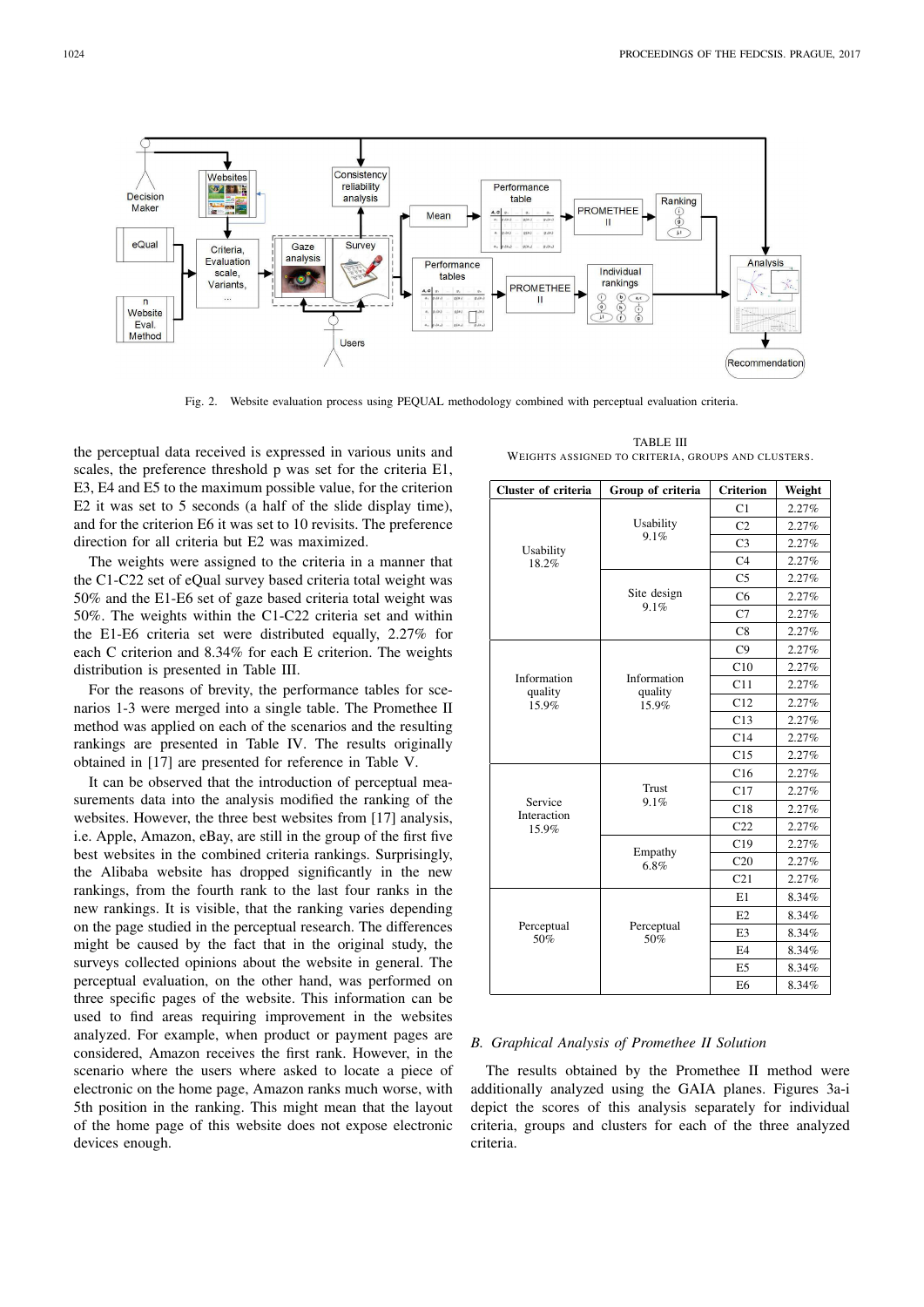TABLE IV RANKING OF WEBSITES BASED ON PROMETHEE II AND A) HOME PAGES, B) PRODUCT PAGES, C) PAYMENT PAGES, D) AVERAGE PERCEPTUAL EVALUATION DATA (V-SHAPE PREFERENCE FUNCTION)

|   | Website   | <b>Alibaba</b> | Amazon | Apple  | <b>BestBuy</b> | eBav   | Macy's    | <b>Rakuten</b> | <b>Staples</b> | Target    | Walmart   |
|---|-----------|----------------|--------|--------|----------------|--------|-----------|----------------|----------------|-----------|-----------|
| a | $\varphi$ | $-0.0899$      | 0.0266 | 0.0547 | 0.0805         | 0.055  | $-0.063$  | $-0.0324$      | $-0.0157$      | 0.0369    | $-0.0528$ |
|   | Rank      | 10             |        |        |                | ◠      | 9         |                | 6              | 4         |           |
| b | Ф         | $-0.0369$      | 0.0565 | 0.032  | 0.0032         | 0.0371 | 0.0123    | $-0.0205$      | 0.0094         | $-0.0331$ | $-0.06$   |
|   | Rank      | 9              |        |        | 6              |        | 4         |                |                | 8         | 10        |
| c | $\varphi$ | $-0.0364$      | 0.1136 | 0.0782 | $-0.016$       | 0.0708 | $-0.0616$ | $-0.095$       | 0.0739         | $-0.1042$ | $-0.0232$ |
|   | Rank      |                |        | ↑      |                | 4      | 8         |                |                | 10        | h         |
| d | Ф         | $-0.0543$      | 0.0656 | 0.055  | 0.0227         | 0.0543 | $-0.0373$ | $-0.0491$      | 0.0222         | $-0.0335$ | $-0.0456$ |
|   | Rank      | 10             |        | ◠      | 4              |        |           | Q              |                | 6         | 8         |

TABLE V RANKING OF WEBSITES BASED ON PROMETHEE II AND AVERAGE CRITERIA EVALUATIONS AS IN [17]

| Website | Apple  | Amazon | eBav   | Alibaba   | Walmart   | Macy's    | <b>BestBuv</b> | <b>Staples</b> | <b>Rakuten</b> | <b>Target</b> |
|---------|--------|--------|--------|-----------|-----------|-----------|----------------|----------------|----------------|---------------|
| σ       | 0.1037 | 0.0822 | 0.0629 | $-0.0137$ | $-0.0191$ | $-0.0272$ | $-0.0343$      | $-0.0380$      | $-0.0559$      | $-0.0607$     |
| Rank    |        | ∼      |        |           |           |           |                |                |                | 10            |

The analysis of Figure 3a shows that the criteria support the five leading variants from ranking in Table IVa, i.e. BestBuy, eBay, Apple, Target and Amazon, in varying degrees. BestBuy, eBay and Target are supported by the perceptual criteria, while Amazon and Apple are supported by the survey criteria. The criteria E1, E5 and E2 have the highest impact on the final ranking. No conflicts are observed between the perceptual criteria, however, they are in strong conflict with the criterion C11, which means that the websites which are highly evaluated with regard to this criterion receive lower evaluation in perceptual study. Because of the length of the C11 criterion vector, the E3, E4 and E6 criteria would be affected mostly. The interpretation of this fact can be that the websites providing timely information, at the same time introduce some distraction which reduces the length of watching and the number of revisits in the AOI.

The analysis of Figure 3d demonstrates that most of the criteria, survey and perceptual alike, support the three leading websites from ranking in Table IVb. It can be observed, that the vectors of the criteria E5 and E6, as well as of the criteria E3 and E4, are pointing in very similar directions. This means that receiving higher score in E5 criterion resulted in getting higher score in E6 criterion, and similarly scoring higher in E3 resulted in better result in E4. The C5 criterion (attractive appearance of the website) is pointing in similar direction as the E1 criterion, which might mean that when the website look was more appealing, the attention of more users was attracted to the AOI. However, the rest of the perceptual criteria are in conflict with the criterion C5, which could mean, that the attractive appearance of the website resulted in smaller number of revisits, shorter watch time, as well as longer time to notice the AOI.

When analyzing the Figure 3g, one can find out that almost all criteria support the four leading websites from the ranking in Table IVc. It is confirmed by the  $\phi$  net outranking flow

values. The four leading websites have positive  $\phi$  values, whereas the remaining six websites have negative  $\phi$  values, which means the latter are more outranked by all the criteria.

Subsequently, an analysis of GAIA planes with groups (Figures 3b, 3e, 3h) and clusters (Figures 3c, 3f, 3i) of criteria was performed. All the six figures demonstrate that the perceptual criteria are represented on the GAIA planes by axes more-or-less orthogonal to the Service Interaction and Usability survey criteria clusters, which means that these criteria clusters are not related to each others in terms of preferences.

Figures 3b, 3c, 3e, 3f show that the Information Quality axis is less orthogonal to the Perceptual axis than the rest of the groups and clusters on the home pages and the product pages, which means that these clusters are expressing slightly similar preferences. However, figures 3h and 3i show that on the payment pages the Information Quality axis is orthogonal to the Perceptual axis, meaning they are unrelated to each other in terms of preferences. On the payment pages it is the Service Interaction cluster, and, more precisely, the Trust group, that expresses the greatest preferences' similarity to the Perceptual cluster.

#### *C. Promethee II and GAIA Analysis Based on Averaged Perceptual Data*

In the next step, the perceptual data from the 3 scenarios was averaged and only then was it combined with the survey data. Subsequently, Promethee II analysis was performed on the received data set. The ranking produced by this analysis is presented in Table IVd. It differs from the rankings calculated with the data from the separate home, product and payment page perceptual evaluations, however Amazon, Apple and eBay websites remain the leaders. It is worth noting, that in the ranking based on the averaged perceptual data, these three websites receive positions most similar to the ranks received in the original PEQUAL ranking (Table V).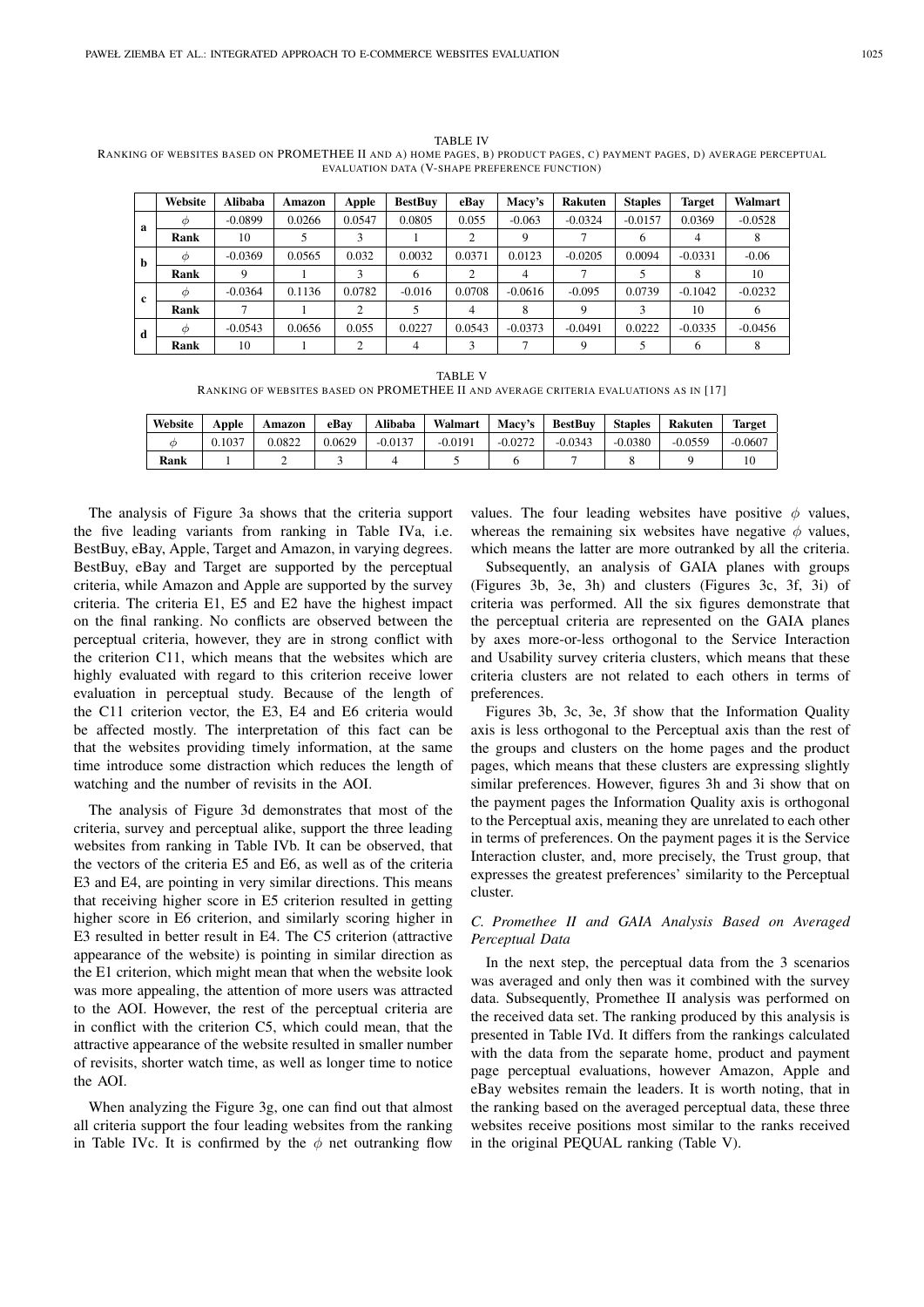

Fig. 3. GAIA analysis for home page scenario: a) criteria, b) groups, c) clusters; product page scenario d) criteria, e) groups, f) clusters; payment page scenario: g) criteria, h) groups, i) clusters; averaged data scenario: j) criteria, k) groups, l) clusters;

GAIA planes analysis was also performed for the new combined data set. Figures 3j-l depict the GAIA planes criteria, groups and criteria respectively. Figure 3j shows that the three leading websites are supported in various degrees by almost all criteria, both perceptual and survey. The websites with rank 4 and 5, i.e. BestBuy and Staples, are supported by the perceptual criteria, which explains why they advanced from ranks 7 and 8 in the ranking based on the survey data exclusively.

The analysis of the clusters in Figure 3l shows that when the averaged perceptual data from the three scenarios is used, the Service Interaction cluster is not related to the Perceptual cluster in the terms of preferences, and the Information Quality cluster expresses slightly similar preferences to the Perceptual cluster. A very small conflict can be noticed between the Usability and Perceptual clusters' preferences. The analysis of Figure 3k allows to observe that it is the Site Design group of the Usability cluster that is conflicted with the Perceptual cluster, whereas the Usability group is expressing slightly

similar preferences to the Perceptual cluster.

#### *D. Sensitivity Analysis*

Apart from GAIA analysis, sensitivity analysis of the rankings, taking into account changes in weights of criteria, was performed. Table VI presents the ranges of stability for the weights of the criteria clusters.

It can be observed, that the stability of the ranking depends on the perceptual data scenario chosen. The ranking based on the payment page scenario appears to be the most stable one, and the home page scenario ranking seems to be the least stable one. It is important to notice, that the weight of the Perceptual cluster criteria cannot be reduced below some determined value.

When the results of the stability analysis are compared to the PEQUAL's one, it can be observed that the rankings based on the combined criteria are more sensitive to the weights' changes. This might be caused by the fact that only 6 perceptual criteria were added, so a change in the weight of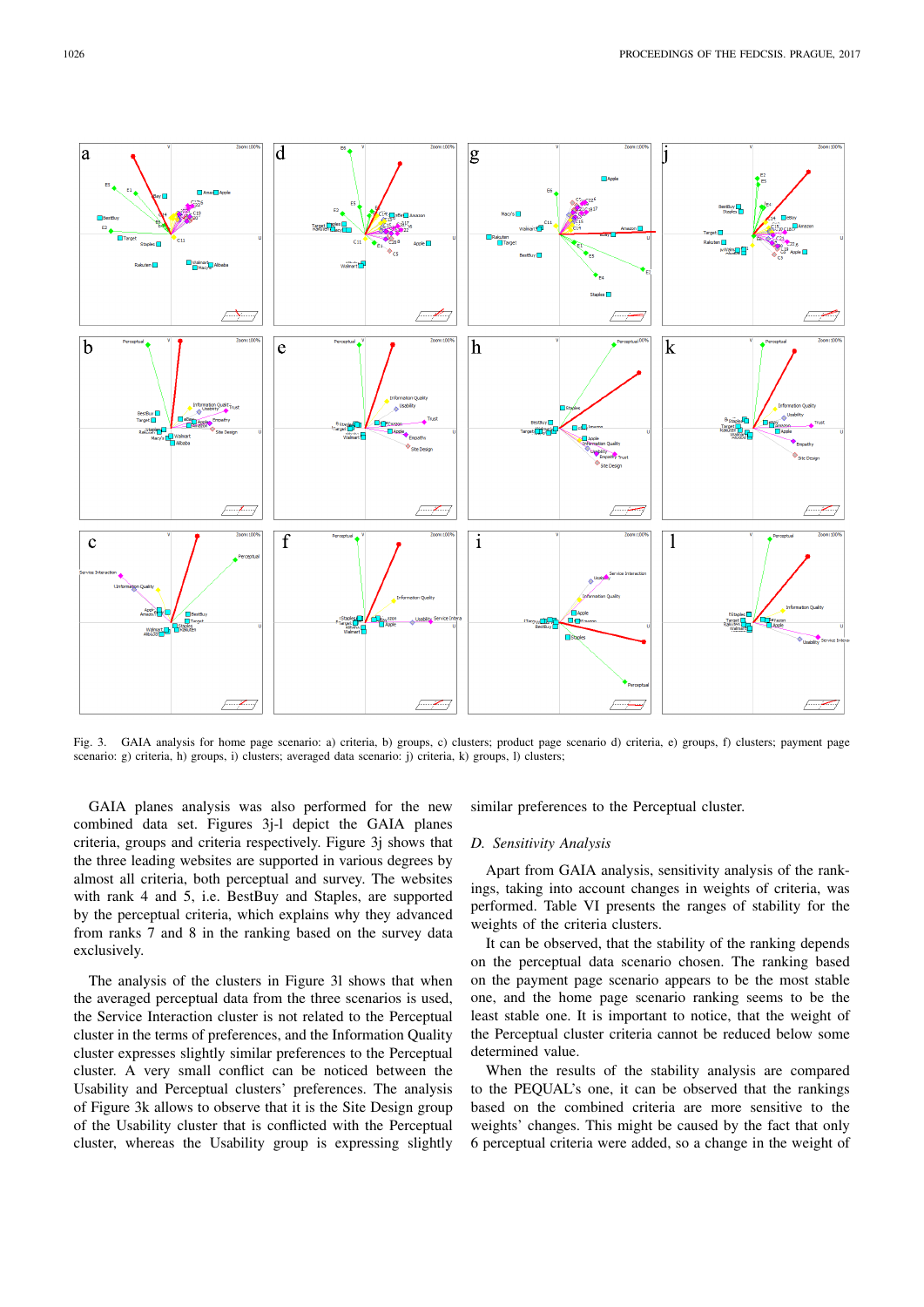each of them results in more significant changes than in the case of the original 22 PEQUAL criteria.

#### *E. Uncertainty Analysis*

In the subsequent step of the analysis, the influence of the uncertainty of the partial evaluations on the sequence of the rankings was verified. The preference function was modified to V-shape with indifference area, where the preference threshold p remained unchanged and the indifference threshold was set to q=1 for the C1-C22 criteria, to remain comparable with the PEQUAL analysis in [17], and to q=10 for E1, q=9 for E2,  $q=1$  for E3,  $q=10$  for E4,  $q=10$  for E5 and  $q=1$  for E6. The obtained ranking is presented in Table VII.

There was a shift in the ranking between Amazon and Apple, also Staples received a higher rank of 2, whereas BestBuy dropped from position 4 to position 6. This is in contrast to the results obtained for the ranking based on survey data only, and is probably caused by the fact that while survey data is based on a subjective Likert scale, the perceptual data is collected with a very high precision by the eye tracking device.

#### *F. Comparison to Gaussian Preference*

In the final step of the analysis, the preference function of each of the criteria was changed to a Gaussian type, with s=3 for the criteria C1-C22, s=10 for E1 and E5, s=8 for E2, s=5 for E3 and E6 and s=50 for E4. The resulting ranking is presented in Table VIII. It is very similar to the ranking obtained with the use of V-shape function with no indifference, except the shifts on positions 1-2 and 6-7. However, the ranking obtained with the Gaussian preference function is much more stable, which fact is presented in Table IX.

#### V. CONCLUSIONS

E-commerce is one of the most important sectors of online business. Considering the tough rivalry in the sector and continuous evolution of software, hardware and users' preferences, it is important to perform a systematic evaluation of e-commerce websites and their comparison to the ones owned by the competitors.

The prior MCDA methods were based on data collected from surveys or interviews. Some work has been done in the area of perceptual evaluation data usage, from eye tracking or EEG devices, in websites' evaluation. The authors' contribution in this paper was to extend the preexistent MCDA methods by the application of a combined survey and perceptual evaluation criteria set. In the proposed approach, a unique multistage construction of the model was realized. A new cluster of 6 perceptual evaluation criteria was added to the set of 22 eQual survey criteria.

An experiment was conducted to investigate the top 10 most popular e-commerce sites. Survey data from PEQUAL [17] was used to allow comparative analysis between results obtained by a Promethee II analysis based on survey-only criteria and combined criteria sets. Sensitivity and uncertainty analyses of the obtained rankings was performed. A study was

performed on the influence of the preference function chosen on the ranking order and its stability. The GAIA analysis allowed to examine mutual dependencies between the survey and perceptual criteria.

The survey data allows researchers to learn about users' subjective opinions on the evaluated websites. The perceptual evaluation performed with the devices such as an eye tracker, on the other hand, provides palpable, measurable data. The extension of the survey data with the perceptual evaluation data from particular websites' parts, such as the home, product or payment page, allows to create rankings of quality of those websites with special emphasis on those parts. Nevertheless, survey data provides a more general view of the evaluated websites. Therefore, it is beneficial to combine the advantages provided by the both aforementioned kinds of data.

During the research, possible areas of improvement and future work directions were identified. It would be beneficial to increase the diversity of the perceptual criteria combined to the model. Also, more areas of the website could be evaluated with the use of eye tracking devices to provide more general metrics of the website quality. In the proposed approach, all perceptual criteria were grouped into a single cluster. Further research could be performed to introduce a more comprehensive structure of the perceptual evaluation criteria.

#### **REFERENCES**

- [1] S. Kemp. (2017, jan) Digital in 2017 global overview. [Online]. Available: https://www.slideshare. netwearesocialsgdigital-in-2017-global-overview
- [2] ——. (2016, jan) Digital in 2016. [Online]. Available: https: //www.slideshare.net/wearesocialsg/digital-in-2016/537
- [3] E. N. Europe. (2016, sep) Ecommerce in europe. [Online]. Available: https://ecommercenews.eu/ecommerce-per-country/ ecommerce-in-europe/
- [4] R. Paul. (2015, jun) Just how big is the ecommerce market? youâĂŹll never guess! [Online]. Available: http://blog.lemonstand.com/ just-how-big-is-the-ecommerce-market-youll-never-guess/
- [5] A. Strzelecki, M. Furmankiewicz, and P. Ziuzianski, "The use of management dashboard in monitoring the efficiency of the internet advertising campaigns illustrated on the example of google analytics,' *Studia Ekonomiczne*, vol. 296, pp. 136–150, 2016.
- [6] J. Grigera, A. Garrido, J. I. Panach, D. Distante, and G. Rossi, "Assessing refactorings for usability in e-commerce applications," *Empirical Software Engineering*, vol. 21, no. 3, pp. 1224–1271, 2016. doi: 10.1007/s10664-015-9384-6. [Online]. Available: http: //dx.doi.org/10.1007/s10664-015-9384-6
- [7] O. Sohaib and K. Kang, "Assessing web content accessibility of ecommerce websites for people with disabilities," 2016.
- [8] M. Olsson, *Build a Profitable Online Business: The No-Nonsense Guide*, 1st ed. Berkely, CA, USA: Apress, 2013. ISBN 1430263792, 9781430263791
- [9] R. M. Kruger, H. Gelderblom, and W. Beukes, "The value of comparative usability and ux evaluation for e-commerce organisations," 2016.
- [10] S. J. Barnes and R. Vidgen, "The equal approach to the assessment of e-commerce quality: A longitudinal study of," 2005.
- [11] H. W. Webb and L. A. Webb, "Sitequal: an integrated measure of web site quality," *Journal of Enterprise Information Management*, vol. 17, no. 6, pp. 430–440, 2004.
- [12] A. Parasuraman, V. A. Zeithaml, and A. Malhotra, "Es-qual a multipleitem scale for assessing electronic service quality," *Journal of service research*, vol. 7, no. 3, pp. 213–233, 2005.
- [13] G. Kabir and M. Hasin, "Comparative analysis of topsis and fuzzy topsis for the evaluation of travel website service quality." *International Journal for Quality Research*, vol. 6, no. 3, 2012.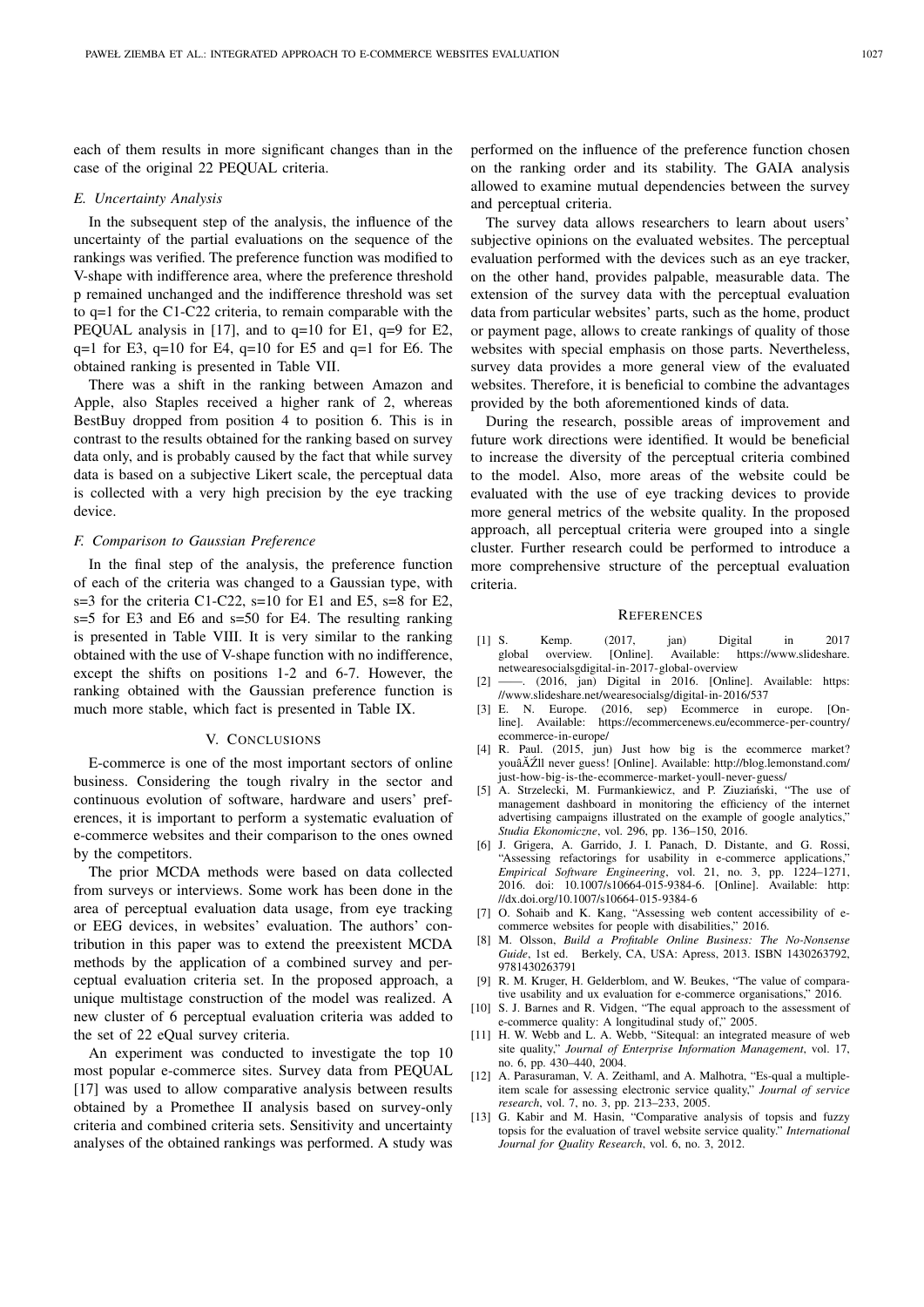SENSITIVITY ANALYSIS – THE RANGES OF STABILITY FOR CRITERIA CLUSTERS FOR HOME, PRODUCT AND PAYMENT PAGES AND FOR THE AVERAGED SCENARIO

| Cluster of criteria        | Weight | Home       |         | Product  |           | Payment  |        | Average  |        |  |
|----------------------------|--------|------------|---------|----------|-----------|----------|--------|----------|--------|--|
|                            |        | Min<br>Max |         | Min      | Max       |          | Max    | Min      | Max    |  |
| <b>Usability</b>           | 18.20% | $0.00\%$   | 29.26%  | $0.00\%$ | $45.22\%$ | $0.00\%$ | 52.25% | $0.00\%$ | 32.55% |  |
| <b>Information quality</b> | 15.90% | $0.00\%$   | 40.46%  | $0.00\%$ | 79.85%    | $0.00\%$ | 89.51% | $0.00\%$ | 70.46% |  |
| <b>Service Interaction</b> | 15.90% | $0.00\%$   | 25.54%  | 0.00%    | 61.69%    | $0.00\%$ | 69.18% | $0.00\%$ | 44.54% |  |
| <b>Perceptual</b>          | 50.00% | 42.15%     | 100.00% | 23.42%   | 82.30%    | 18.93%   | 74.69% | 33.56%   | 78.35% |  |

TABLE VII

RANKING OF WEBSITES BASED ON PROMETHEE II AND AVERAGE PERCEPTUAL EVALUATION DATA FROM HOME, PRODUCT AND PAYMENT PAGES, WITH INDIFFERENCE AREA

| Website | Apple  | <b>Staples</b> | Amazon | eBav   | Macv's    | <b>BestBuv</b> | <b>Rakuten</b> | <b>Target</b> | Walmart   | Alibaba   |
|---------|--------|----------------|--------|--------|-----------|----------------|----------------|---------------|-----------|-----------|
| Φ       | 0.0115 | 0.0049         | 0.0047 | 0.0019 | $-0.0003$ | $-0.0017$      | $-0.0034$      | $-0.0035$     | $-0.0057$ | $-0.0085$ |
| Rank    |        |                |        |        |           |                |                |               |           |           |

TABLE VIII

RANKING OF WEBSITES BASED ON PROMETHEE II AND AVERAGE PERCEPTUAL EVALUATION DATA FROM HOME, PRODUCT AND PAYMENT PAGES, WITH GAUSSIAN PREFERENCE FUNCTION

| Website | Apple  | Amazon | eBav   | <b>BestBuv</b> | <b>Staples</b> | Macy's    | <b>Target</b> | Walmart   | Rakuten  | <b>Alibaba</b> |
|---------|--------|--------|--------|----------------|----------------|-----------|---------------|-----------|----------|----------------|
|         | 0.0232 | 0.0201 | 0.0134 | 0.0024         | 0.0017         | $-0.0104$ | $-0.0105$     | $-0.0125$ | $-0.013$ | $-0.0145$      |
| Rank    |        |        |        |                |                |           |               |           |          |                |

TABLE IX SENSITIVITY ANALYSIS FOR THE RANKING OBTAINED WITH GAUSSIAN PREFERENCE FUNCTION

| Cluster of criteria        | Weight |         |  |  |  |  |
|----------------------------|--------|---------|--|--|--|--|
|                            | Min    | Max     |  |  |  |  |
| <b>Usability</b>           | 7.96%  | 100.00% |  |  |  |  |
| <b>Information quality</b> | 0.00%  | 60.80%  |  |  |  |  |
| <b>Service Interaction</b> | 0.00%  | 100.00% |  |  |  |  |
| Perceptual                 | 0.00%  | 64.92%  |  |  |  |  |

- [14] J.-P. Brans and B. Mareschal, "Promethee methods," in *Multiple criteria decision analysis: state of the art surveys*. Springer, 2005, pp. 163–186.
- [15] C.-C. Sun and G. T. Lin, "Using fuzzy topsis method for evaluating the competitive advantages of shopping websites," *Expert Systems with Applications*, vol. 36, no. 9, pp. 11 764–11 771, 2009.
- [16] R. U. Bilsel, G. Büyüközkan, and D. Ruan, "A fuzzy preference-ranking model for a quality evaluation of hospital web sites," *International Journal of Intelligent Systems*, vol. 21, no. 11, pp. 1181–1197, 2006.
- [17] J. Wątróbski, P. Ziemba, J. Jankowski, and W. Wolski, "Pequal-ecommerce websites quality evaluation methodology," in *Computer Science and Information Systems (FedCSIS), 2016 Federated Conference on*. IEEE, 2016, pp. 1317–1327.
- [18] L. Chen and P. Pu, "Eye-tracking study of user behavior in recommender interfaces," in *International Conference on User Modeling, Adaptation, and Personalization*. Springer, 2010, pp. 375–380.
- [19] K. Chang Lee, S. Wook Chae, and K. Chang Lee, "Exploring the effect of the human brand on consumers' decision quality in online shopping: An eye-tracking approach," *Online Information Review*, vol. 37, no. 1, pp. 83–100, 2013.
- [20] L. Cowen, L. J. Ball, and J. Delin, "An eye movement analysis of web page usability," in *People and Computers XVI-Memorable Yet Invisible*. Springer, 2002, pp. 317–335.
- [21] A. Bojko, *Eye tracking the user experience*. Rosenfeld Media, 2013.
- [22] S. P. Roth, A. N. Tuch, E. D. Mekler, J. A. Bargas-Avila, and K. Opwis, "Location matters, especially for non-salient features–an eye-tracking study on the effects of web object placement on different types of websites," *International journal of human-computer studies*, vol. 71, no. 3, pp. 228–235, 2013.
- [23] R. V. Menon, V. Sigurdsson, N. M. Larsen, A. Fagerstrøm, and G. R. Foxall, "Consumer attention to price in social commerce: Eye tracking patterns in retail clothing," *Journal of Business Research*, vol. 69, no. 11, pp. 5008–5013, 2016.
- [24] J. Hernández-Méndez and F. Muñoz-Leiva, "What type of online advertising is most effective for etourism 2.0? an eye tracking study based on the characteristics of tourists," *Computers in Human Behavior*, vol. 50, pp. 618–625, 2015.
- [25] Q. Wang, S. Yang, M. Liu, Z. Cao, and Q. Ma, "An eye-tracking study of website complexity from cognitive load perspective," *Decision support systems*, vol. 62, pp. 1–10, 2014.
- [26] S. Khodambashi, H. Gilstad, and Ø. Nytrø, "Usability evaluation of clinical guidelines on the web using eye-tracker." *Studies in health technology and informatics*, vol. 228, p. 95, 2016.
- [27] P. Štrach and N. Slivkin, "Adaptation needed: Eye-tracking study of cross-cultural differences in perception of b2b websites," 2017.
- [28] X. Yuan, M. Guo, F. Ren, and F. Peng, "Usability analysis of online bank login interface based on eye tracking experiment," *Sensors & Transducers*, vol. 165, no. 2, p. 203, 2014.
- [29] D. Albayrak and K. Cagiltay, "Analyzing turkish e-government websites by eye tracking," in *Software Measurement and the 2013 Eighth International Conference on Software Process and Product Measurement (IWSM-MENSURA), 2013 Joint Conference of the 23rd International Workshop on*. IEEE, 2013, pp. 225–230.
- [30] B. Pan and L. Zhang, "An eyetracking study on online hotel decision making: The effects of images and umber of options," 2016.
- [31] L. Hu, W. Zhang, and Q. Xu, "The determinants of online payment method choice: Insight from an eye-tracking study." in *WHICEB*, 2013, p. 80.
- [32] K. McSpadden, "You now have a shorter attention span than a goldfish," *Time Online Magazine. Retrieved May*, vol. 7, p. 2016, 2015.
- [33] R. Weatherhead, "Say it quick, say it well-the attention span of a modern internet consumer," *The Guardian Online*, vol. 19, 2012.
- [34] J. Nielsen, *Usability engineering*. Elsevier, 1994.
- [35] I. Standardization, *ISO 9241-11: Ergonomic Requirements for Office Work with Visual Display Terminals (VDTs): Part 11: Guidance on Usability*, 1998. [Online]. Available: https://books.google.pl/books?id= TzXYZwEACAAJ
- [36] I. Iso, "Iec 25010: 2011," *Systems and software engineering-Systems and software Quality Requirements and Evaluation (SQuaRE)-System and software quality models*, 2011.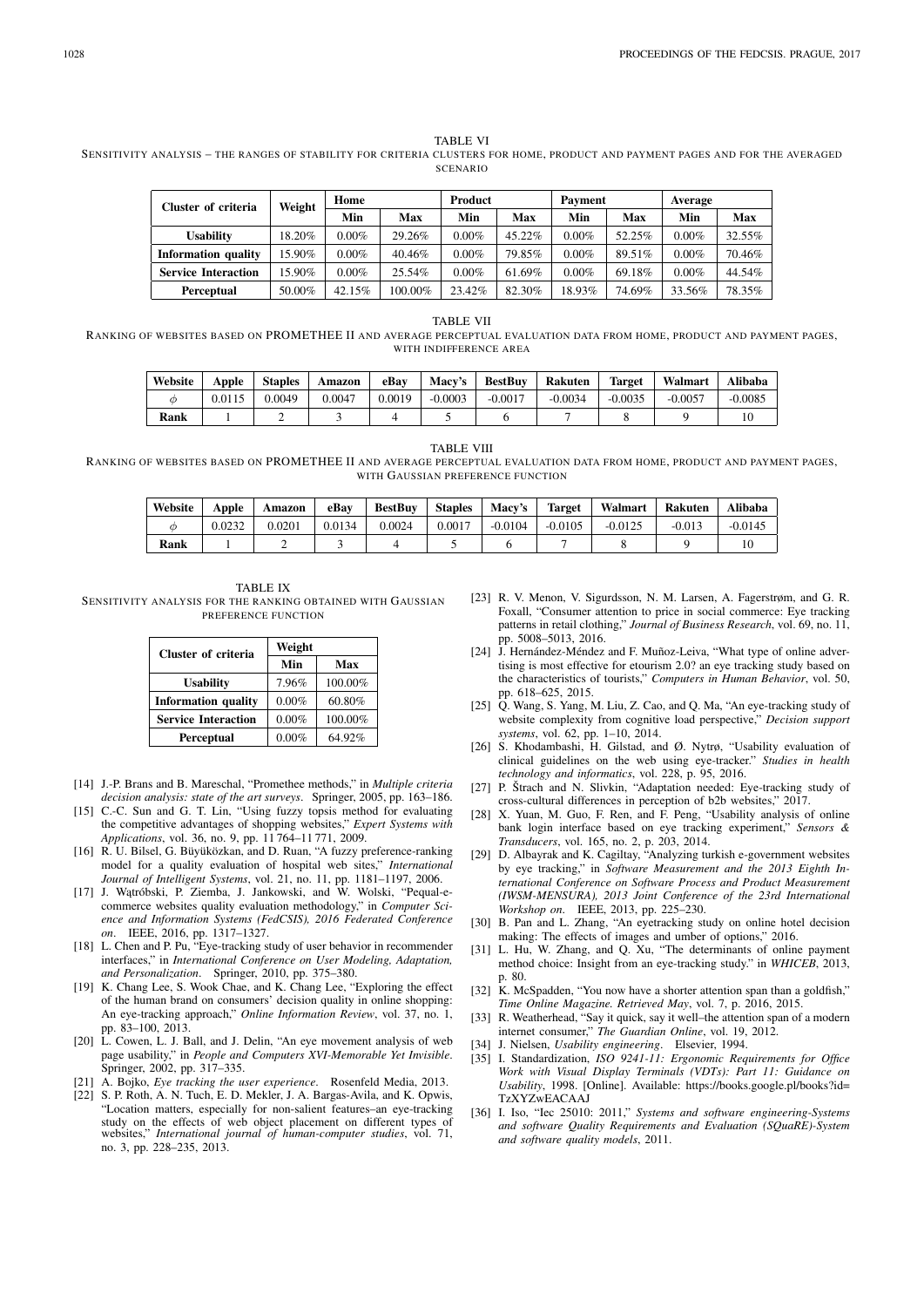- [37] A. Fernandez, E. Insfran, and S. Abrahão, "Usability evaluation methods for the web: A systematic mapping study," *Information and Software Technology*, vol. 53, no. 8, pp. 789–817, 2011.
- [38] P. ZIEMBA and M. PIWOWARSKI, "Metody oceny<br>
jakości portali internetowych," 2010. [Online]. Available: jakości portali internetowych," http://www.pszw.edu.pl/images/publikacje/t027\_pszw\_2010\_ziemba\_ piwowarski\_-\_metody\_oceny\_jakosci\_portali\_internetowych.pdf
- [39] F. D. Davis, "Perceived usefulness, perceived ease of use, and user acceptance of information technology," *MIS quarterly*, pp. 319–340, 1989.
- [40] T. Ahn, S. Ryu, and I. Han, "The impact of the online and offline features on the user acceptance of internet shopping malls," *Electronic Commerce Research and Applications*, vol. 3, no. 4, pp. 405–420, 2005.
- [41] H. Webb and L. Webb, "Business to consumer electronic commerce website quality: integrating information and service dimensions," *AMCIS 2001 Proceedings*, p. 111, 2001.
- [42] A. Parasuraman, V. A. Zeithaml, and L. L. Berry, "Servqual: A multipleitem scale for measuring consumer perc," *Journal of retailing*, vol. 64, no. 1, p. 12, 1988.
- [43] J. Watróbski, P. Ziemba, J. Jankowski, and W. Wolski, "Using pequal methodology in auction platforms evaluation process," in *Conference on Advanced Information Technologies for Management*. Springer, 2016, pp. 222–241.
- [44] T. M. La Porte, C. C. Demchak, and C. Friis, "Webbing governance: global trends across national-level public agencies," *Communications of the ACM*, vol. 44, no. 1, pp. 63–67, 2001.
- [45] S. Elling, L. Lentz, and M. De Jong, "Website evaluation questionnaire: development of a research-based tool for evaluating informational websites," in *International Conference on Electronic Government*. Springer, 2007, pp. 293–304.
- [46] Z. Yang, S. Cai, Z. Zhou, and N. Zhou, "Development and validation of an instrument to measure user perceived service quality of information presenting web portals," *Information & Management*, vol. 42, no. 4, pp. 575–589, 2005.
- [47] G. M. Ping Zhang, "User expectations and rankings of quality factors in different web site domains," *International Journal of Electronic Commerce*, vol. 6, no. 2, pp. 9–33, 2001.
- [48] M. Hassenzahl, "User experience (ux): towards an experiential perspective on product quality," in *Proceedings of the 20th Conference on l'Interaction Homme-Machine*. ACM, 2008, pp. 11–15.
- [49] S. Kim and L. Stoel, "Dimensional hierarchy of retail website quality," *Information & Management*, vol. 41, no. 5, pp. 619–633, 2004.
- [50] W. Chmielarz and M. Zborowski, "Comparative analysis of electronic banking websites in selected banks in poland in 2014," in *Computer Science and Information Systems (FedCSIS), 2015 Federated Conference on*. IEEE, 2015, pp. 1499–1504.
- [51] W. Chmielarz, "Evaluation of selected mobile applications stores from the userâ $\breve{A}Z$ s perspective," Online Journal of Applied Knowledge Man*agement*, vol. 3, no. 1, pp. 21–36, 2015.
- [52] —, "Methods of comparative analysis of electronic bankingsâ $\breve{\rm A}$ Ź websites. case of poland," in *1-st CEE Symposium on Business Informatics, red. G. Chroust, G. Kotsis, V. Risak, N. Rozsenich, P. Zinterhof,* Osterreichische Computer Gesellschaft, Vienna. 73–84.
- [53] A. Zenebe, L. Zhou, and A. F. Norcio, "User preferences discovery using fuzzy models," *Fuzzy Sets and Systems*, vol. 161, no. 23, pp. 3044–3063, 2010.
- [54] L. Del Vasto-Terrientes, A. Valls, R. Slowinski, and P. Zielniewicz, "Electre-iii-h: An outranking-based decision aiding method for hierarchically structured criteria," *Expert Systems with Applications*, vol. 42, no. 11, pp. 4910–4926, 2015.
- [55] T. Kaya, "Multi-attribute evaluation of website quality in e-business using an integrated fuzzy ahptopsis methodology," *International Journal of Computational Intelligence Systems*, vol. 3, no. 3, pp. 301–314, 2010.
- [56] J. Huang, X. Jiang, and Q. Tang, "An e-commerce performance assessment model: Its development and an initial test on e-commerce applications in the retail sector of china," *Information & Management*, vol. 46, no. 2, pp. 100–108, 2009.
- [57] A. Guitouni, J.-M. Martel, P. Vincke, and P. North, "A framework to choose a discrete multicriterion aggregation procedure," *Defence Research Establishment Valcatier (DREV)*, 1998.
- [58] P. Ziemba, J. Wątróbski, J. Jankowski, and M. Piwowarski, "Research on the properties of the ahp in the environment of inaccurate expert evaluations," in *Selected Issues in Experimental Economics*. Springer, 2016, pp. 227–243.
- [59] P. Ziemba and J. Wątróbski, "Selected issues of rank reversal problem in anp method," in *Selected Issues in Experimental Economics*. Springer, 2016, pp. 203–225.
- [60] D. Bouyssou, E. Jacquet-Lagrèze, P. Perny, R. Slowiński, D. Vanderpooten, and P. Vincke, *Aiding decisions with multiple criteria: essays in honor of Bernard Roy*. Springer Science & Business Media, 2012, vol. 44.
- [61] B. Roy, *Multicriteria methodology for decision aiding*. Springer Science & Business Media, 2013, vol. 12.